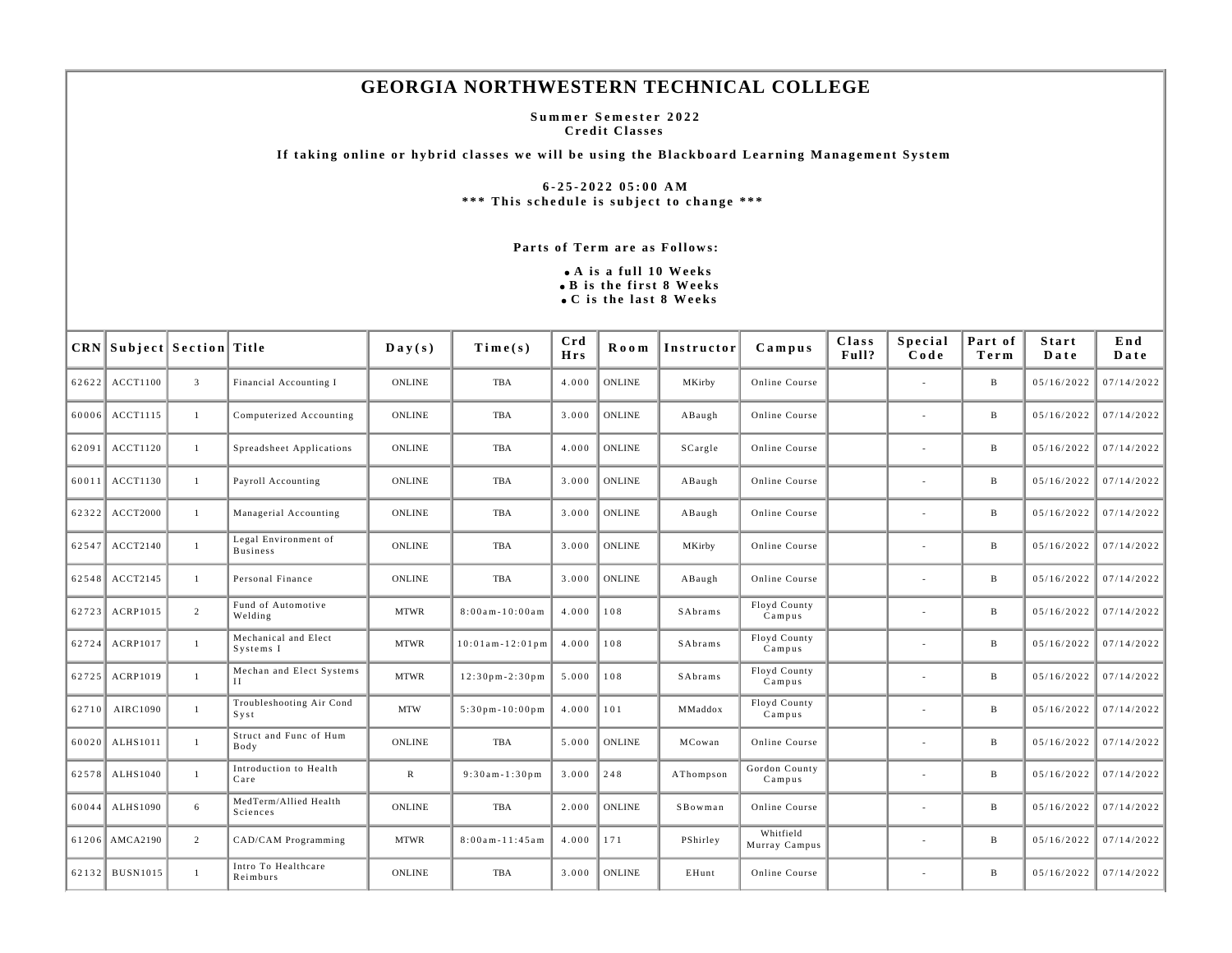| 62690 | <b>BUSN1190</b>    | 2              | Digital Technologies in<br>Busn   | <b>ONLINE</b> | <b>TBA</b> | 2.000 | ONLINE         | KWhitfield    | Online Course          |                          | B            | 05/16/2022 | 07/14/2022              |
|-------|--------------------|----------------|-----------------------------------|---------------|------------|-------|----------------|---------------|------------------------|--------------------------|--------------|------------|-------------------------|
|       | 60086 BUSN1240     | $\mathbf{1}$   | Office Procedures                 | <b>ONLINE</b> | TBA        | 3.000 | ONLINE         | <b>BCapes</b> | Online Course          |                          | B            | 05/16/2022 | 07/14/2022              |
| 62377 | <b>BUSN1340</b>    | $\mathbf{1}$   | Customer Service<br>Effectiveness | <b>ONLINE</b> | <b>TBA</b> | 3.000 | <b>ONLINE</b>  | <b>BCapes</b> | Online Course          |                          | B            | 05/16/2022 | 07/14/2022              |
|       | 60110 BUSN1440     | 6              | Document Production               | <b>ONLINE</b> | TBA        | 4.000 | <b>ONLINE</b>  | <b>BCapes</b> | Online Course          |                          | B            | 05/16/2022 | 07/14/2022              |
| 62691 | <b>BUSN2160</b>    | $\overline{c}$ | Electronic Mail<br>Applications   | <b>ONLINE</b> | <b>TBA</b> | 2.000 | ONLINE         | KWhitfield    | $e$ Campus<br>Platform |                          | B            | 05/16/2022 | 07/14/2022              |
|       | 61449 BUSN2210     | $\overline{c}$ | Applied Office Procedures         | <b>ONLINE</b> | TBA        | 3.000 | <b>ONLINE</b>  | KWhitfield    | Online Course          |                          | B            | 05/16/2022 | 07/14/2022              |
| 62133 | <b>BUSN2300</b>    | $\mathbf{1}$   | Medical Terminology               | <b>ONLINE</b> | <b>TBA</b> | 2.000 | ONLINE         | IAcevedo      | Online Course          |                          | B            | 05/16/2022 | 07/14/2022              |
|       | 62373 BUSN2310     | $\mathbf{1}$   | A&Term for Med Admin<br>Assistant | <b>ONLINE</b> | TBA        | 3.000 | <b>ONLINE</b>  | IAcevedo      | Online Course          |                          | B            | 05/16/2022 | 07/14/2022              |
| 60127 | <b>BUSN2340</b>    | $\overline{c}$ | Healthcare Admin<br>Procedures    | <b>ONLINE</b> | <b>TBA</b> | 4.000 | ONLINE         | EHunt         | Online Course          |                          | B            | 05/16/2022 | 07/14/2022              |
|       | 62134 BUSN2350     | $\mathbf{1}$   | Electronic Health Records         | <b>ONLINE</b> | TBA        | 3.000 | <b>ONLINE</b>  | TBrown        | Online Course          |                          | B            | 05/16/2022 | 07/14/2022              |
| 62374 | <b>BUSN2375</b>    | 1              | Healthcare Coding                 | <b>ONLINE</b> | <b>TBA</b> | 3.000 | ONLINE         | GStephens     | Online Course          |                          | B            | 05/16/2022 | 07/14/2022              |
| 62440 | <b>BUSN2420</b>    | $\mathbf{1}$   | Advanced Medical Coding           | <b>ONLINE</b> | TBA        | 3.000 | <b>ONLINE</b>  | GStephens     | Online Course          |                          | B            | 05/16/2022 | 07/14/2022              |
|       | 62215 BUSN2440     | $\mathbf{1}$   | Healthcare Ldrshp & Prof<br>Effec | <b>ONLINE</b> | <b>TBA</b> | 3.000 | ONLINE         | EHunt         | Online Course          |                          | B            | 05/16/2022 | 07/14/2022              |
| 62491 | <b>BUSN2800</b>    | $\mathbf{1}$   | Practice Mgmt<br>Fundamentals     | <b>ONLINE</b> | TBA        | 3.000 | <b>ONLINE</b>  | EHunt         | Online Course          |                          | B            | 05/16/2022 | 07/14/2022              |
| 62494 | <b>BUSN2820</b>    | $\mathbf{1}$   | Healthcare Pract Law &<br>Ethics  | <b>ONLINE</b> | TBA        | 3.000 | <b>ONLINE</b>  | EHunt         | Online Course          | $\overline{\phantom{a}}$ | B            | 05/16/2022 | 07/14/2022              |
| 62448 | <b>BUSN2830</b>    | $\overline{c}$ | Healthcare Delivery<br>Systems    | <b>ONLINE</b> | TBA        | 3.000 | <b>ONLINE</b>  | EHunt         | Online Course          |                          | B            | 05/16/2022 | 07/14/2022              |
| 62493 | <b>BUSN2850</b>    | $\mathbf{1}$   | Health Record Auditing            | <b>ONLINE</b> | <b>TBA</b> | 3.000 | ONLINE         | GStephens     | Online Course          |                          | B            | 05/16/2022 | 07/14/2022              |
|       | 60135   CIST1001   | $\mathbf{3}$   | Computer Concepts                 | <b>ONLINE</b> | TBA        | 4.000 | <b>ONLINE</b>  | RSather       | Online Course          |                          | B            | 05/16/2022 | 07/14/2022              |
| 62681 | CIST1122           | $\mathbf{1}$   | Hardware<br>Install&Maintenance   | <b>ONLINE</b> | TBA        | 4.000 | ONLINE         | DWatt         | Online Course          | $\overline{\phantom{a}}$ | B            | 05/16/2022 | 07/14/2022              |
| 61820 | CIST1135           | $\overline{3}$ | Operating Sys and Virtual<br>Clou | <b>ONLINE</b> | TBA        | 4.000 | <b>ONLINE</b>  | JHopkins      | Online Course          |                          | B            | 05/16/2022 | 07/14/2022              |
| 61096 | CIST1305           | $\overline{2}$ | Program Design and<br>Development | <b>ONLINE</b> | TBA        | 3.000 | ONLINE         | RSather       | Online Course          |                          | B            | 05/16/2022 | 07/14/2022              |
|       | $ 61821 $ CIST1601 |                | Information Security Fund         | ONLINE        | TBA        |       | $3.000$ ONLINE | RSpurlock     | Online Course          |                          | B            |            | $05/16/2022$ 07/14/2022 |
|       | 61884 CIST2371     | 2              | Java Programming I                | <b>ONLINE</b> | TBA        | 4.000 | ONLINE         | RSather       | Online Course          | $\sim$                   | $\mathbf{B}$ | 05/16/2022 | 07/14/2022              |
|       | 62368 CIST2412     | $\mathbf{1}$   | Microsoft Server Install<br>Maint | <b>ONLINE</b> | TBA        | 4.000 | ONLINE         | DWatt         | Online Course          | $\sim$                   | $\mathbf{B}$ | 05/16/2022 | 07/14/2022              |
|       | 61295 CIST2452     | $\mathbf{1}$   | Cisco Switch Rout &<br>Wireless   | ONLINE        | TBA        | 4.000 | <b>ONLINE</b>  | DWatt         | Online Course          | $\sim$                   | B            | 05/16/2022 | 07/14/2022              |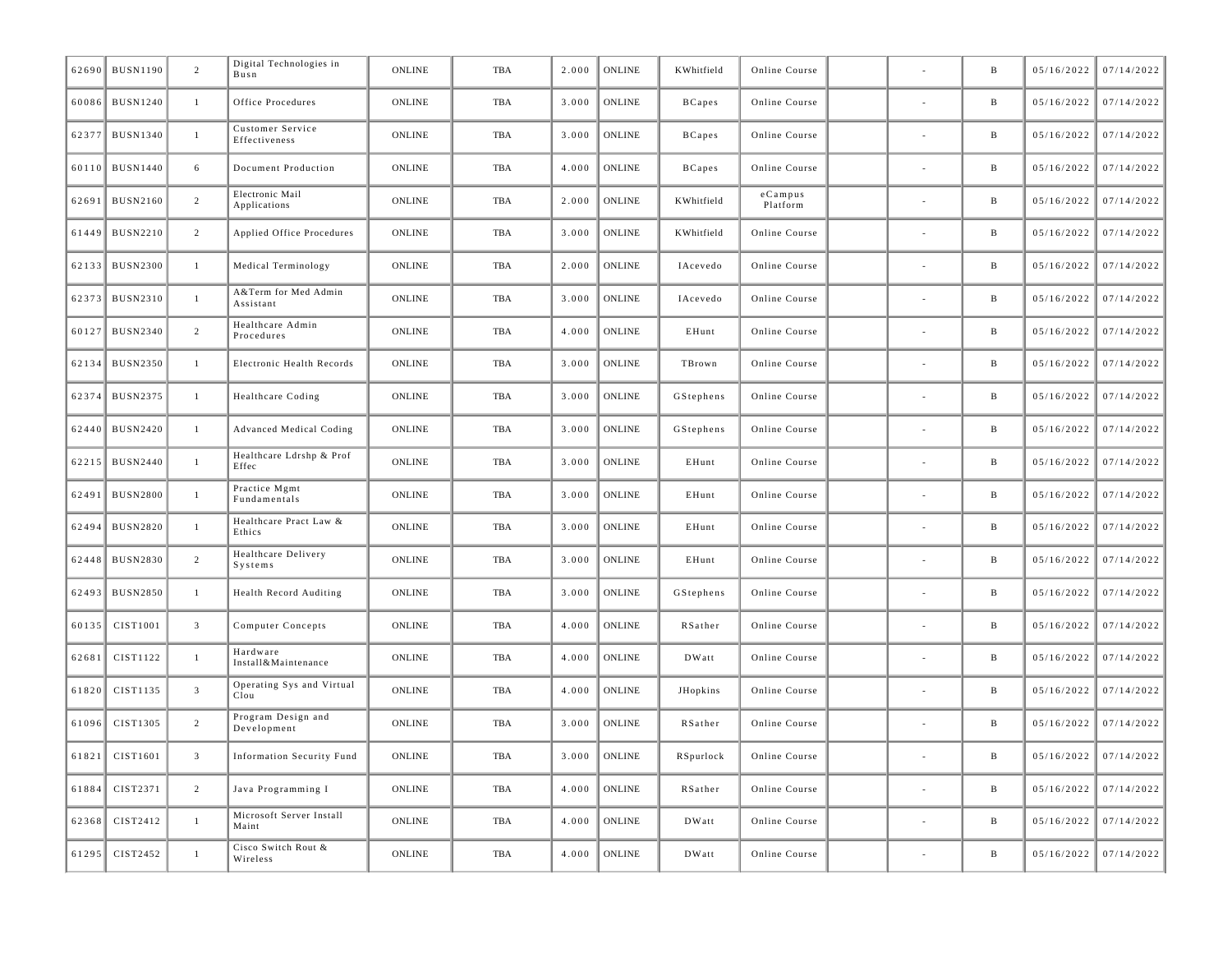| 61232 | CIST2453            | $\overline{\mathbf{3}}$ | Enterprise Net, Sec,<br>Automatio | <b>ONLINE</b> | TBA                    | 4.000 | <b>ONLINE</b> | JCarney       | Online Course            |     | $\, {\bf B}$ | 05/16/2022 | 07/14/2022 |
|-------|---------------------|-------------------------|-----------------------------------|---------------|------------------------|-------|---------------|---------------|--------------------------|-----|--------------|------------|------------|
| 61825 | CIST2510            | 2                       | Web Technologies                  | <b>ONLINE</b> | <b>TBA</b>             | 3.000 | <b>ONLINE</b> | RSpurlock     | Online Course            |     | B            | 05/16/2022 | 07/14/2022 |
| 62536 | CIST2550            | $\overline{3}$          | Web Development II                | <b>ONLINE</b> | TBA                    | 3.000 | <b>ONLINE</b> | RSather       | Online Course            |     | B            | 05/16/2022 | 07/14/2022 |
| 62719 | CIST2602            | 2                       | Network Security                  | <b>ONLINE</b> | TBA                    | 4.000 | <b>ONLINE</b> | RSpurlock     | Online Course            |     | $\, {\bf B}$ | 05/16/2022 | 07/14/2022 |
| 62716 | CIST2991            | $\overline{c}$          | CIST Internship I                 |               | $0:0$ am - $0:0$ am    | 3.000 | TBA           | DWatt         | Catoosa County<br>Campus | Yes | B            | 05/16/2022 | 07/14/2022 |
| 60196 | <b>COMP1000</b>     | $\mathbf{1}$            | Intro To Computer<br>Literacy     | ONLINE        | TBA                    | 3.000 | <b>ONLINE</b> | JHopkins      | Online Course            |     | B            | 05/16/2022 | 07/14/2022 |
| 62617 | <b>COMP1000</b>     | 12                      | Intro To Computer<br>Literacy     | ONLINE        | TBA                    | 3.000 | <b>ONLINE</b> | JHall         | Online Course            |     | B            | 05/16/2022 | 07/14/2022 |
| 62618 | <b>COMP1000</b>     | 13                      | Intro To Computer<br>Literacy     | ONLINE        | TBA                    | 3.000 | <b>ONLINE</b> | JWest         | Online Course            |     | B            | 05/16/2022 | 07/14/2022 |
|       | 62618 COMP1000      | 13                      | Intro To Computer<br>Literacy     | <b>ONLINE</b> | <b>TBA</b>             | 3.000 | <b>ONLINE</b> | RSpurlock     | Online Course            |     | B            | 05/16/2022 | 07/14/2022 |
| 60209 | <b>COMP1000</b>     | 14                      | Intro To Computer<br>Literacy     | <b>ONLINE</b> | <b>TBA</b>             | 3.000 | <b>ONLINE</b> | CReed         | Online Course            |     | B            | 05/16/2022 | 07/14/2022 |
| 60209 | COMP1000            | 14                      | Intro To Computer<br>Literacy     | <b>ONLINE</b> | TBA                    | 3.000 | <b>ONLINE</b> | RSpurlock     | Online Course            |     | B            | 05/16/2022 | 07/14/2022 |
| 61595 | <b>COMP1000</b>     | 15                      | Intro To Computer<br>Literacy     | <b>ONLINE</b> | <b>TBA</b>             | 3.000 | <b>ONLINE</b> | <b>DLewis</b> | Online Course            |     | B            | 05/16/2022 | 07/14/2022 |
| 62189 | $\mathsf{COMP}1000$ | $\overline{3}$          | Intro To Computer<br>Literacy     | <b>ONLINE</b> | TBA                    | 3.000 | <b>ONLINE</b> | JHopkins      | Online Course            |     | B            | 05/16/2022 | 07/14/2022 |
| 60200 | <b>COMP1000</b>     | 5                       | Intro To Computer<br>Literacy     | ONLINE        | <b>TBA</b>             | 3.000 | <b>ONLINE</b> | RAyers        | Online Course            |     | B            | 05/16/2022 | 07/14/2022 |
| 61594 | <b>COMP1000</b>     | 9                       | Intro To Computer<br>Literacy     | <b>ONLINE</b> | TBA                    | 3.000 | <b>ONLINE</b> | AGee          | Online Course            |     | B            | 05/16/2022 | 07/14/2022 |
| 60250 | COSM1110            | $\mathbf{1}$            | Hair Services Practicum III       | $\mathbf M$   | $8:30am - 12:30pm$     | 3.000 | 121           | SStephens     | Floyd County<br>Campus   |     | B            | 05/16/2022 | 07/14/2022 |
| 62521 | COSM1110            | 2                       | Hair Services Practicum III       | W             | $8:30$ am - $12:30$ pm | 3.000 | 122           | SStephens     | Floyd County<br>Campus   |     | B            | 05/16/2022 | 07/14/2022 |
| 62246 | COSM1110            | $\overline{3}$          | Hair Services Practicum III       | <b>MTW</b>    | $2:31$ pm - 4:30 pm    | 3.000 | 208           | BConley       | Walker County<br>Campus  |     | B            | 05/16/2022 | 07/14/2022 |
|       | 62246 COSM1110      | $\overline{3}$          | Hair Services Practicum III       | <b>MTW</b>    | $2:31$ pm - 4:30 pm    | 3.000 | 208           | TLivingstone  | Walker County<br>Campus  |     | $\, {\bf B}$ | 05/16/2022 | 07/14/2022 |
| 62355 | COSM1110            | $\overline{4}$          | Hair Services Practicum III       | <b>MTW</b>    | $2:31$ pm - 4:30 pm    | 3.000 | 206           | BConley       | Walker County<br>Campus  |     | B            | 05/16/2022 | 07/14/2022 |
|       | 62355 COSM1110      | $\overline{4}$          | Hair Services Practicum III       | <b>MTW</b>    | $2:31$ pm - 4:30 pm    | 3.000 | 206           | RScott        | Walker County<br>Campus  |     | B            | 05/16/2022 | 07/14/2022 |
| 62356 | COSM1110            | 5                       | Hair Services Practicum III       | T             | 8:00am-11:30am         | 3.000 | 147           | IMoraga       | Gordon County<br>Campus  |     | B            | 05/16/2022 | 07/14/2022 |
|       | 62356 COSM1110      | 5                       | Hair Services Practicum III       | T             | $8:00$ am-11:30am      | 3.000 | 147           | DHulsey       | Gordon County<br>Campus  |     | B            | 05/16/2022 | 07/14/2022 |
| 62662 | COSM1110            | 6                       | Hair Services Practicum III       | T             | $11:35am-3:03pm$       | 3.000 | 147           | IMoraga       | Gordon County<br>Campus  |     | B            | 05/16/2022 | 07/14/2022 |
|       | 62662 COSM1110      | 6                       | Hair Services Practicum III       | T             | $11:35am-3:03pm$       | 3.000 | 147           | DHulsey       | Gordon County<br>Campus  |     | B            | 05/16/2022 | 07/14/2022 |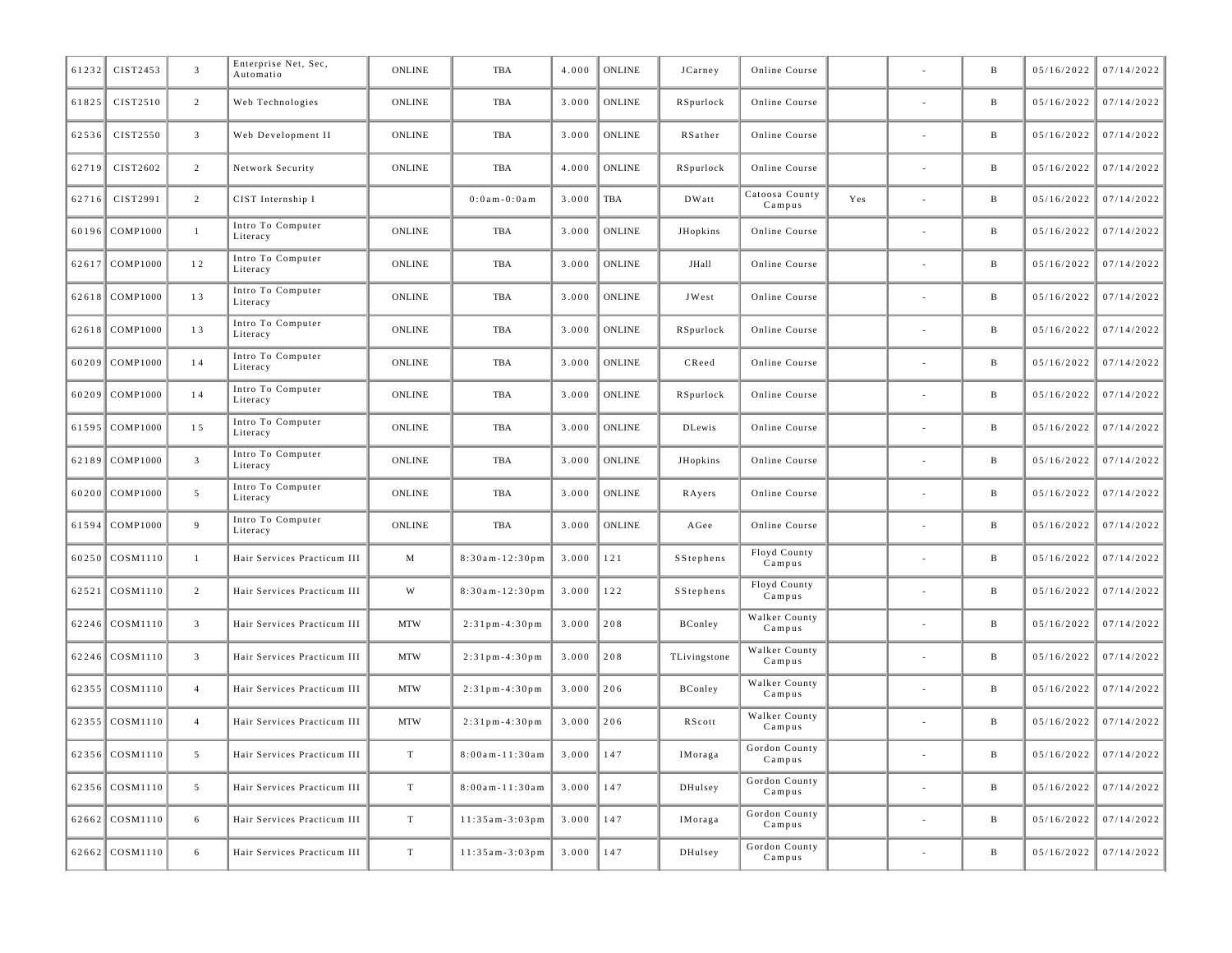| 62683 COSM1110 | $7\phantom{.0}$ | Hair Services Practicum III     | <b>MTWR</b>   | $4:00 \text{ pm} - 5:25 \text{ pm}$ | 3.000 | 122           | IMoraga      | Floyd County<br>Campus  |                          | B            | 05/16/2022 | 07/14/2022              |
|----------------|-----------------|---------------------------------|---------------|-------------------------------------|-------|---------------|--------------|-------------------------|--------------------------|--------------|------------|-------------------------|
| 62683 COSM1110 | $7\phantom{.0}$ | Hair Services Practicum III     | <b>MTWR</b>   | $4:00$ pm - $5:25$ pm               | 3.000 | 122           | DHulsey      | Floyd County<br>Campus  | ٠                        | B            | 05/16/2022 | 07/14/2022              |
| 61809 COSM1115 | $\mathbf{1}$    | Hair Services Practicum IV      | T             | $8:30am - 2:30pm$                   | 2.000 | 122           | JBaker       | Floyd County<br>Campus  | $\overline{\phantom{a}}$ | B            | 05/16/2022 | 07/14/2022              |
| 62253 COSM1115 | $\overline{2}$  | Hair Services Practicum IV      | M             | $8:30am - 2:30pm$                   | 2.000 | 121           | JBaker       | Floyd County<br>Campus  | ٠                        | B            | 05/16/2022 | 07/14/2022              |
| 61812 COSM1115 | $\mathbf{3}$    | Hair Services Practicum IV      | <b>MTW</b>    | $11:15am-2:30pm$                    | 2.000 | 115           | TLivingstone | Walker County<br>Campus |                          | $\mathbf{B}$ | 05/16/2022 | 07/14/2022              |
| 61812 COSM1115 | $\mathbf{3}$    | Hair Services Practicum IV      | <b>MTW</b>    | $11:15am-2:30pm$                    | 2.000 | 115           | BConley      | Walker County<br>Campus | ٠                        | B            | 05/16/2022 | 07/14/2022              |
| 62664 COSM1115 | $\overline{4}$  | Hair Services Practicum IV      | W             | $8:00am - 2:00pm$                   | 2.000 | 147           | IMoraga      | Gordon County<br>Campus | $\overline{\phantom{a}}$ | $\mathbf{B}$ | 05/16/2022 | 07/14/2022              |
| 62664 COSM1115 | $\overline{4}$  | Hair Services Practicum IV      | W             | $8:00am - 2:00pm$                   | 2.000 | 147           | AEvans       | Gordon County<br>Campus | ٠                        | B            | 05/16/2022 | 07/14/2022              |
| 62384 COSM1115 | 5               | Hair Services Practicum IV      | <b>MTW</b>    | $11:15am-2:30pm$                    | 2.000 | 113           | BConley      | Walker County<br>Campus |                          | $\mathbf{B}$ | 05/16/2022 | 07/14/2022              |
| 62384 COSM1115 | 5               | Hair Services Practicum IV      | <b>MTW</b>    | $11:15am-2:30pm$                    | 2.000 | 113           | RScott       | Walker County<br>Campus | ٠                        | B            | 05/16/2022 | 07/14/2022              |
| 62439 COSM1115 | 6               | Hair Services Practicum IV      | M             | $8:00am - 2:00pm$                   | 2.000 | 147           | AEvans       | Gordon County<br>Campus | $\overline{\phantom{a}}$ | $\mathbf{B}$ | 05/16/2022 | 07/14/2022              |
| 62439 COSM1115 | 6               | Hair Services Practicum IV      | M             | $8:00am - 2:00pm$                   | 2.000 | 147           | IMoraga      | Gordon County<br>Campus | ٠                        | B            | 05/16/2022 | 07/14/2022              |
| 62684 COSM1115 | $7\phantom{.0}$ | Hair Services Practicum IV      | <b>MTWR</b>   | $5:30$ pm $-7:30$ pm                | 2.000 | 122           | DHulsey      | Floyd County<br>Campus  | $\overline{\phantom{a}}$ | $\mathbf{B}$ | 05/16/2022 | 07/14/2022              |
| 62684 COSM1115 | $7\phantom{.0}$ | Hair Services Practicum IV      | <b>MTWR</b>   | $5:30$ pm $-7:30$ pm                | 2.000 | 122           | IMoraga      | Floyd County<br>Campus  | ٠                        | B            | 05/16/2022 | 07/14/2022              |
| 62477 COSM1120 | 6               | Salon Management                | <b>ONLINE</b> | TBA                                 | 3.000 | <b>ONLINE</b> | SStephens    | Online Course           | $\overline{\phantom{a}}$ | $\mathbf{B}$ | 05/16/2022 | 07/14/2022              |
| 61810 COSM1125 | $\mathbf{1}$    | Skin and Nail Care<br>Practicum | M             | $8:00am - 2:00pm$                   | 2.000 | 147           | IMoraga      | Gordon County<br>Campus | ٠                        | B            | 05/16/2022 | 07/14/2022              |
| 61810 COSM1125 | $\mathbf{1}$    | Skin and Nail Care<br>Practicum | M             | $8:00am - 2:00pm$                   | 2.000 | 147           | DHulsey      | Gordon County<br>Campus | $\overline{\phantom{a}}$ | $\mathbf{B}$ | 05/16/2022 | 07/14/2022              |
| 61813 COSM1125 | $\overline{c}$  | Skin and Nail Care<br>Practicum | <b>MTW</b>    | $8:00$ am - $11:10$ am              | 2.000 | 115           | BConley      | Walker County<br>Campus | ٠                        | B            | 05/16/2022 | 07/14/2022              |
| 61813 COSM1125 | $\overline{2}$  | Skin and Nail Care<br>Practicum | <b>MTW</b>    | $8:00$ am - $11:10$ am              | 2.000 | 115           | TLivingstone | Walker County<br>Campus | $\overline{\phantom{a}}$ | $\mathbf{B}$ | 05/16/2022 | 07/14/2022              |
| 62254 COSM1125 | $\overline{3}$  | Skin and Nail Care<br>Practicum | W             | $8:30am - 2:30pm$                   | 2.000 | 121           | SEverett     | Floyd County<br>Campus  | ٠                        | B            | 05/16/2022 | 07/14/2022              |
| 62372 COSM1125 | $\overline{4}$  | Skin and Nail Care<br>Practicum | T             | $8:30am - 2:30pm$                   | 2.000 | 121           | SEverett     | Floyd County<br>Campus  | $\overline{\phantom{a}}$ | B            | 05/16/2022 | 07/14/2022              |
| 62383 COSM1125 |                 | Skin and Nail Care<br>Practicum | MTW           | $8:00am - 11:10am$ 2.000 115        |       |               | RScott       | Walker County<br>Campus |                          |              |            | $05/16/2022$ 07/14/2022 |
| 62383 COSM1125 | $5\overline{)}$ | Skin and Nail Care<br>Practicum | <b>MTW</b>    | $8:00$ am - $11:10$ am              | 2.000 | 115           | BConley      | Walker County<br>Campus | $\overline{\phantom{a}}$ | $\mathbf{B}$ | 05/16/2022 | 07/14/2022              |
| 62663 COSM1125 | 6               | Skin and Nail Care<br>Practicum | W             | $8:00$ am - $2:00$ pm               | 2.000 | 147           | DHulsey      | Gordon County<br>Campus | $\sim$                   | B            | 05/16/2022 | 07/14/2022              |
| 62663 COSM1125 | 6               | Skin and Nail Care<br>Practicum | W             | $8:00$ am - $2:00$ pm               | 2.000 | 147           | IMoraga      | Gordon County<br>Campus | $\overline{\phantom{a}}$ | $\, {\bf B}$ | 05/16/2022 | 07/14/2022              |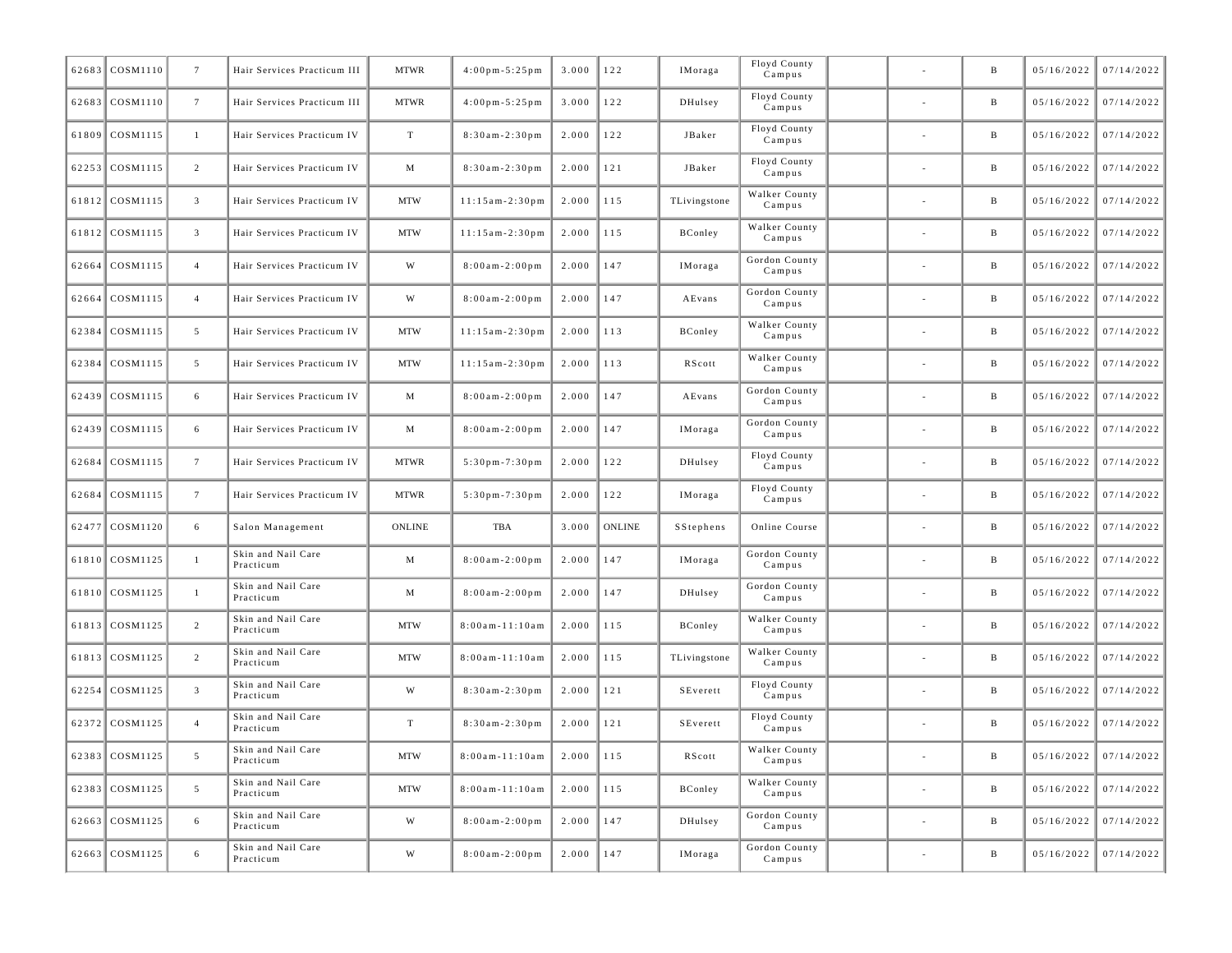|       | 62685 COSM1125  | $7\overline{ }$ | Skin and Nail Care<br>Practicum   | <b>MTWR</b>               | $7:35$ pm - 9:35 pm  | 2.000 | 122              | SEverett                | Floyd County<br>Campus     |     |    | $\, {\bf B}$ | 05/16/2022 | 07/14/2022 |
|-------|-----------------|-----------------|-----------------------------------|---------------------------|----------------------|-------|------------------|-------------------------|----------------------------|-----|----|--------------|------------|------------|
| 62231 | CRJU1010        | $\mathbf{1}$    | Intro to Criminal Justice         | ONLINE                    | <b>TBA</b>           | 3.000 | <b>ONLINE</b>    | TGayan                  | Online Course              |     |    | $\, {\bf B}$ | 05/16/2022 | 07/14/2022 |
| 62128 | CRJU1030        | <sup>1</sup>    | Corrections                       | <b>ONLINE</b>             | TBA                  | 3.000 | <b>ONLINE</b>    | TGayan                  | Online Course              |     |    | $\, {\bf B}$ | 05/16/2022 | 07/14/2022 |
| 62605 | CRJU1068        | 1               | Criminal Law for Criminal<br>Just | <b>ONLINE</b>             | <b>TBA</b>           | 3.000 | <b>ONLINE</b>    | TAdams                  | Online Course              |     |    | $\, {\bf B}$ | 05/16/2022 | 07/14/2022 |
| 62606 | CRJU1400        | 2               | Ethic&Cultural Persp-Crim<br>Just | <b>ONLINE</b>             | <b>TBA</b>           | 3.000 | <b>ONLINE</b>    | TAdams                  | Online Course              |     |    | $\, {\bf B}$ | 05/16/2022 | 07/14/2022 |
| 62607 | CRJU2050        | $\overline{c}$  | Criminal Procedure                | <b>ONLINE</b>             | TBA                  | 3.000 | <b>ONLINE</b>    | $\operatorname{TGayan}$ | Online Course              |     |    | $\, {\bf B}$ | 05/16/2022 | 07/14/2022 |
| 62458 | CRJU2090        | $\mathbf{1}$    | Criminal Justice Practicum        | $\rm T$                   | $9:00$ am-1:40pm     | 3.000 | 255              | TAdams                  | Whitfield<br>Murray Campus |     |    | $\, {\bf B}$ | 05/16/2022 | 07/14/2022 |
| 62608 | CRJU2201        | $\overline{c}$  | Criminal Courts                   | ONLINE                    | TBA                  | 3.000 | <b>ONLINE</b>    | TGayan                  | Online Course              |     |    | B            | 05/16/2022 | 07/14/2022 |
| 62507 | CTDL1010        | 1               | Fundamentals of Comm<br>Driving   | <b>MTWR</b>               | $8:00am - 3:00pm$    | 3.000 | <b>TBA</b>       | RBrowder                | Walker County<br>Campus    | Yes | A7 | B            | 05/16/2022 | 07/14/2022 |
| 62686 | CTDL1021        | 1               | Combin Vehicle<br>Oper&Range Work | <b>MTWR</b>               | $8:00am - 3:00pm$    | 3.000 | <b>TBA</b>       | RBrowder                | Walker County<br>Campus    |     |    | $\, {\bf B}$ | 05/16/2022 | 07/14/2022 |
| 62687 | CTDL1031        | $\mathbf{1}$    | Combin Vehicle Adv<br>Operations  | <b>MTWR</b>               | $8:00am - 3:00pm$    | 3.000 | <b>TBA</b>       | RBrowder                | Walker County<br>Campus    |     |    | $\, {\bf B}$ | 05/16/2022 | 07/14/2022 |
| 60282 | <b>DENA1090</b> | 1               | Dental Assisting NBE Prep         | W                         | $9:00am - 12:00pm$   | 1.000 | 253              | HDavis                  | Gordon County<br>Campus    |     |    | $\, {\bf B}$ | 05/16/2022 | 07/14/2022 |
| 60285 | <b>DENA1400</b> | 1               | Dental Practice<br>Management     | <b>ONLINE</b>             | <b>TBA</b>           | 2.000 | <b>ONLINE</b>    | HDavis                  | Online Course              |     |    | $\, {\bf B}$ | 05/16/2022 | 07/14/2022 |
| 60286 | <b>DENA1480</b> | $\mathbf{1}$    | Dental Practicum III              | (CLINICALS)<br><b>MTR</b> | $8:00a m - 5:00 p m$ | 5.000 | <b>CLINICALS</b> | HDavis                  | Gordon County<br>Campus    |     |    | $\, {\bf B}$ | 05/16/2022 | 07/14/2022 |
| 60290 | <b>ECCE1101</b> | $\mathbf{1}$    | Introduction to ECCE              | ONLINE                    | TBA                  | 3.000 | <b>ONLINE</b>    | JDixon                  | Online Course              |     |    | $\, {\bf B}$ | 05/16/2022 | 07/14/2022 |
| 62630 | <b>ECCE1101</b> | $\overline{2}$  | Introduction to ECCE              | <b>ONLINE</b>             | TBA                  | 3.000 | <b>ONLINE</b>    | JDixon                  | Online Course              |     |    | $\, {\bf B}$ | 05/16/2022 | 07/14/2022 |
| 60294 | <b>ECCE1103</b> | 2               | Child Growth and<br>Development   | <b>ONLINE</b>             | <b>TBA</b>           | 3.000 | <b>ONLINE</b>    | SDobson                 | Online Course              |     |    | $\, {\bf B}$ | 05/16/2022 | 07/14/2022 |
| 61869 | <b>ECCE1105</b> | $7\phantom{.0}$ | Health, Safety and<br>Nutrition   | <b>ONLINE</b>             | TBA                  | 3.000 | <b>ONLINE</b>    | TWimberley              | Online Course              |     |    | B            | 05/16/2022 | 07/14/2022 |
| 62488 | <b>ECCE1112</b> | $\mathbf{1}$    | Curriculum and<br>Assessment      | <b>ONLINE</b>             | <b>TBA</b>           | 3.000 | <b>ONLINE</b>    | TWimberley              | Online Course              |     |    | B            | 05/16/2022 | 07/14/2022 |
| 62489 | <b>ECCE1113</b> | $\mathbf{1}$    | Creative Activities for<br>Child  | ONLINEM                   | TBA                  | 3.000 | <b>ONLINE</b>    | CRaymond                | Online Course              |     |    | $\, {\bf B}$ | 05/16/2022 | 07/14/2022 |
|       | 62730 ECCE1121  | 1               | EarlyChildhoodCare&Ed<br>Practicu |                           | $0:0$ am - $0:0$ am  | 3.000 | <b>TBA</b>       | JDixon                  | Gordon County<br>Campus    | Yes |    | $\, {\bf B}$ | 05/16/2022 | 07/14/2022 |
| 62398 | <b>ECCE2201</b> | 1               | Exceptionalities                  | <b>ONLINE</b>             | <b>TBA</b>           | 3.000 | <b>ONLINE</b>    | MWatkins                | Online Course              |     |    | $\, {\bf B}$ | 05/16/2022 | 07/14/2022 |
| 61508 | <b>ECCE2202</b> | 1               | Social Issues&Family<br>Involveme | ONLINE                    | <b>TBA</b>           | 3.000 | <b>ONLINE</b>    | TWimberley              | Online Course              |     |    | $\, {\bf B}$ | 05/16/2022 | 07/14/2022 |
| 60310 | <b>ECCE2203</b> | $\overline{c}$  | Guidance and Classrm<br>Mang      | <b>ONLINE</b>             | TBA                  | 3.000 | <b>ONLINE</b>    | TWimberley              | Online Course              |     |    | $\, {\bf B}$ | 05/16/2022 | 07/14/2022 |
| 62731 | <b>ECCE2245</b> | $\mathbf{1}$    | Early CCE Internship I            |                           | $0:0$ am - $0:0$ am  | 6.000 | <b>TBA</b>       | JDixon                  | Gordon County<br>Campus    | Yes |    | $\, {\bf B}$ | 05/16/2022 | 07/14/2022 |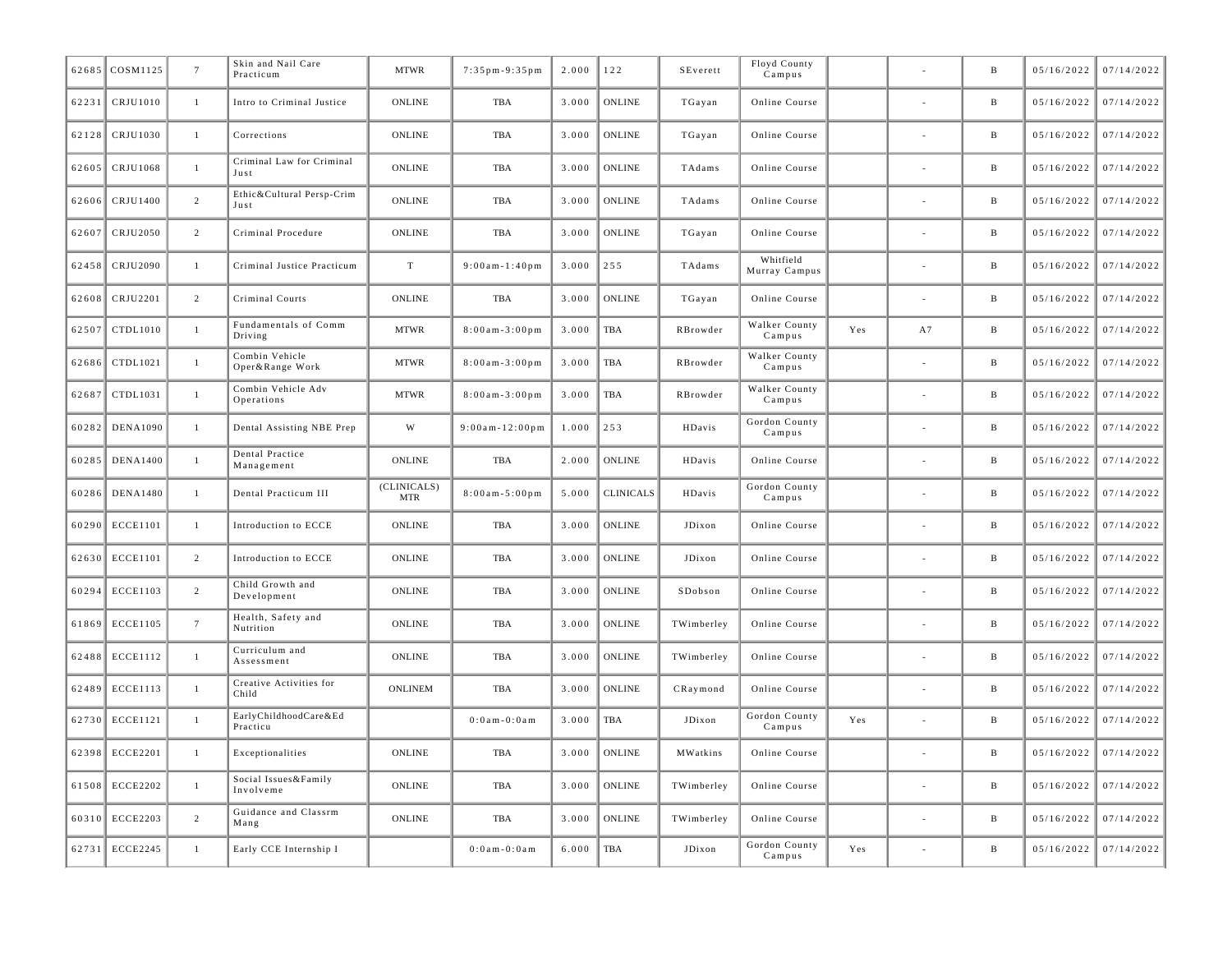| 62252 | <b>ECCE2320</b> | $\mathbf{1}$    | Program Admin&Facility<br>Manage      | ONLINE          | TBA                                  | 3.000 | <b>ONLINE</b> | JDixon     | Online Course              |     |                          | B            | 05/16/2022 | 07/14/2022 |
|-------|-----------------|-----------------|---------------------------------------|-----------------|--------------------------------------|-------|---------------|------------|----------------------------|-----|--------------------------|--------------|------------|------------|
|       | 62200 ECCE2322  | $\mathbf{1}$    | Personnel Management                  | ONLINE          | TBA                                  | 3.000 | <b>ONLINE</b> | JDixon     | Online Course              |     |                          | B            | 05/16/2022 | 07/14/2022 |
| 62564 | <b>EMET2900</b> | $\mathbf{1}$    | Capstone Project I                    | <b>MTWR</b>     | $8:00$ am - $11:05$ am               | 3.000 | 143           | RHuggins   | Whitfield<br>Murray Campus |     |                          | $\, {\bf B}$ | 05/16/2022 | 07/14/2022 |
| 61251 | <b>ENGL1101</b> | 11              | Composition and Rhetoric              | ONLINE          | TBA                                  | 3.000 | <b>ONLINE</b> | MJones     | Online Course              |     |                          | B            | 05/16/2022 | 07/14/2022 |
| 62698 | <b>ENGL1101</b> | 13              | Composition and Rhetoric              | <b>ONLINETR</b> | TBA                                  | 3.000 | <b>ONLINE</b> | JMoore     | Online Course              |     |                          | B            | 05/16/2022 | 07/14/2022 |
|       | 61517 ENGL1101  | 14              | Composition and Rhetoric              | ONLINE          | TBA                                  | 3.000 | <b>ONLINE</b> | MJones     | Online Course              |     |                          | B            | 05/16/2022 | 07/14/2022 |
| 61519 | <b>ENGL1101</b> | 19              | Composition and Rhetoric              | ONLINE          | TBA                                  | 3.000 | <b>ONLINE</b> | MJones     | Online Course              |     |                          | $\, {\bf B}$ | 05/16/2022 | 07/14/2022 |
| 61514 | <b>ENGL1101</b> | $\overline{3}$  | Composition and Rhetoric              | ONLINE          | TBA                                  | 3.000 | <b>ONLINE</b> | MJones     | Online Course              |     |                          | B            | 05/16/2022 | 07/14/2022 |
| 62030 | ENGL1102        | $\mathbf{1}$    | Literature and<br>Composition         | ONLINE          | TBA                                  | 3.000 | <b>ONLINE</b> | RThompson  | Online Course              |     |                          | B            | 05/16/2022 | 07/14/2022 |
| 62202 | ENGL1102        | 10              | Literature and<br>Composition         | ONLINE          | TBA                                  | 3.000 | <b>ONLINE</b> | RAtkins    | Online Course              |     | $\overline{\phantom{a}}$ | B            | 05/16/2022 | 07/14/2022 |
| 61784 | ENGL2130        | 2               | American Literature                   | <b>ONLINE</b>   | TBA                                  | 3.000 | <b>ONLINE</b> | RAtkins    | Online Course              | Yes | $\sim$                   | $\, {\bf B}$ | 05/16/2022 | 07/14/2022 |
| 62528 | <b>ENGL2130</b> | $\overline{3}$  | American Literature                   | ONLINE          | TBA                                  | 3.000 | <b>ONLINE</b> | RThompson  | Online Course              |     | $\sim$                   | $\, {\bf B}$ | 05/16/2022 | 07/14/2022 |
| 62032 | ENGL2130        | $5\overline{ }$ | American Literature                   | <b>ONLINE</b>   | TBA                                  | 3.000 | <b>ONLINE</b> | RThompson  | Online Course              |     |                          | B            | 05/16/2022 | 07/14/2022 |
|       | 62566 ENGT2500  | $\mathbf{1}$    | Engineering Internship                | <b>MTWR</b>     | $8:00$ am - $11:20$ am               | 3.000 | TBA           | RHuggins   | Whitfield<br>Murray Campus |     | $\sim$                   | $\, {\bf B}$ | 05/16/2022 | 07/14/2022 |
| 62561 | FLPD1020        | $\mathbf{1}$    | Flooring Production<br>Technician     | <b>MTWR</b>     | $8:00am - 9:35am$                    | 3.000 | 165           | DTate      | Whitfield<br>Murray Campus |     |                          | B            | 05/16/2022 | 07/14/2022 |
| 61971 | FOSC1206        | $\overline{2}$  | Intro to Forensic Science             | ONLINE          | TBA                                  | 3.000 | <b>ONLINE</b> | TAdams     | Online Course              |     | $\sim$                   | $\, {\bf B}$ | 05/16/2022 | 07/14/2022 |
| 62560 | IDSY1195        | $\overline{3}$  | Pumps and Piping Systems              | MW              | $5:30$ pm-9:30pm                     | 3.000 | 105           | WPeranteau | Floyd County<br>Campus     |     |                          | $\, {\bf B}$ | 05/16/2022 | 07/14/2022 |
| 62585 | IDSY1195        | $\overline{4}$  | Pumps and Piping Systems              | <b>MTWR</b>     | $12:00 \text{ pm} - 2:00 \text{ pm}$ | 3.000 | 105           | EArreguin  | Floyd County<br>Campus     | Yes |                          | B            | 05/16/2022 | 07/14/2022 |
| 62586 | IDSY1210        | 9               | <b>Industrial Motor Controls</b><br>Н | <b>MTWR</b>     | $8:00$ am - $11:15$ am               | 4.000 | 113           | EArreguin  | Floyd County<br>Campus     |     | A7                       | B            | 05/16/2022 | 07/14/2022 |
| 62645 | <b>IDSY2800</b> | $\overline{2}$  | <b>Advanced Process Control</b>       | <b>MTWR</b>     | $11:30a m - 2:00 p m$                | 4.000 | 143           | RHuggins   | Whitfield<br>Murray Campus |     | $\sim$                   | $\, {\bf B}$ | 05/16/2022 | 07/14/2022 |
| 62571 | LACT1103        | $\mathbf{1}$    | Breastfeeding & Lactation             | T               | $9:00am - 4:00pm$                    | 4.000 | 247           | JHowington | Gordon County<br>Campus    |     |                          | $\, {\bf B}$ | 05/16/2022 | 07/14/2022 |
|       | 62571 LACT1103  | $\mathbf{1}$    | Breastfeeding & Lactation             | $\rm T$         | $9:00$ am-4:00pm                     | 4.000 | 247           | AThompson  | Gordon County<br>Campus    |     |                          | $\, {\bf B}$ | 05/16/2022 | 07/14/2022 |
|       | 62572 LACT1104  | $\mathbf{1}$    | Mother Baby Aspects Lact              | W               | $9:00$ am-4:00pm                     | 4.000 | 247           | AThompson  | Gordon County<br>Campus    |     |                          | $\, {\bf B}$ | 05/16/2022 | 07/14/2022 |
|       | 62572 LACT1104  | $\mathbf{1}$    | Mother Baby Aspects Lact              | W               | $9:00$ am-4:00pm                     | 4.000 | 247           | JHowington | Gordon County<br>Campus    |     |                          | $\mathbf{B}$ | 05/16/2022 | 07/14/2022 |
| 61541 | LOGI1000        | 3 <sup>1</sup>  | <b>Business Logistics</b>             | ONLINE          | TBA                                  | 3.000 | ONLINE        | FSainton   | Online Course              |     | $\overline{\phantom{a}}$ | $\, {\bf B}$ | 05/16/2022 | 07/14/2022 |
| 61749 | LOGI1010        | $\overline{3}$  | Purchasing                            | ONLINE          | TBA                                  | 3.000 | ONLINE        | FSainton   | Online Course              |     |                          | $\, {\bf B}$ | 05/16/2022 | 07/14/2022 |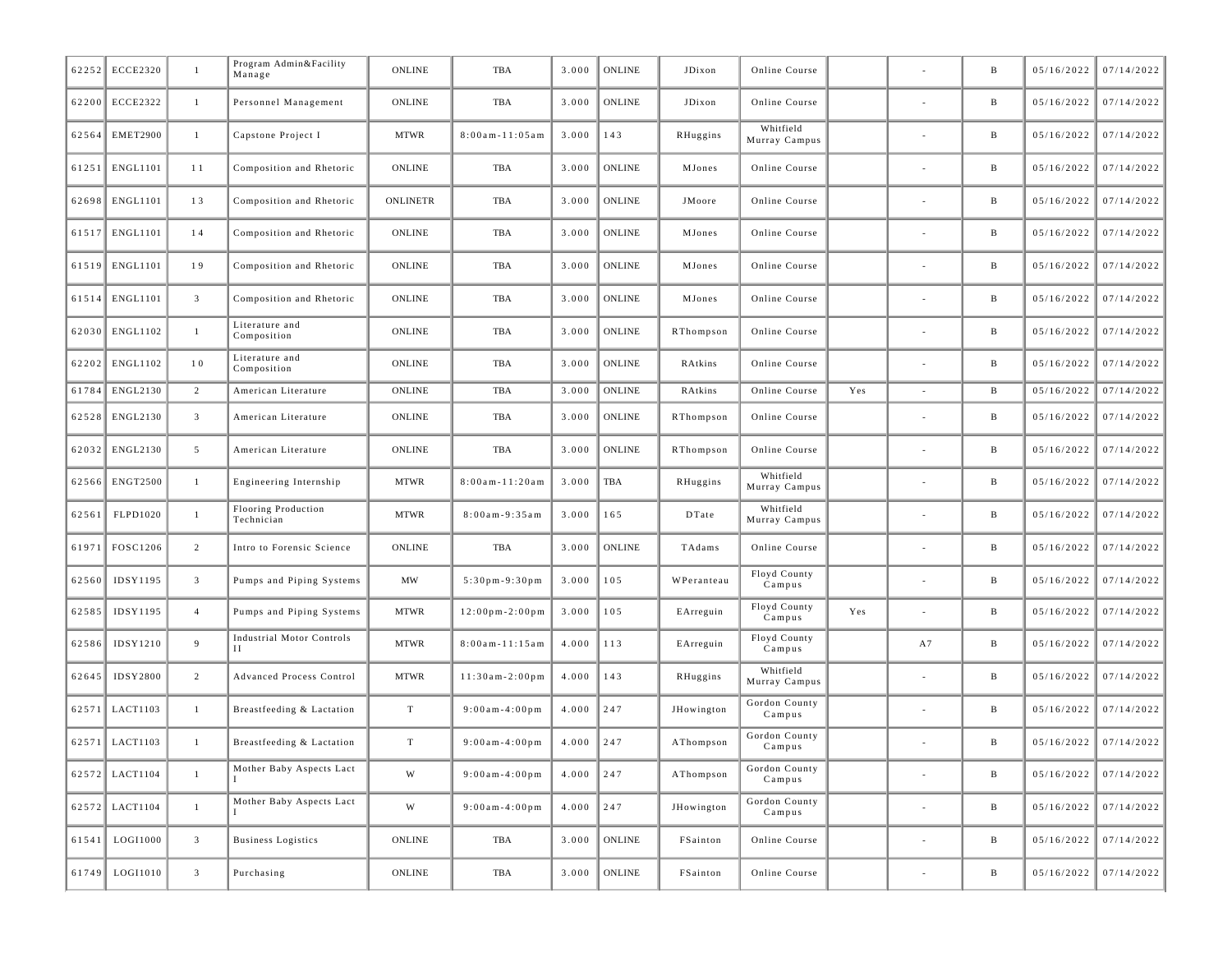| 61828 | LOGI1020         | $\mathbf{1}$   | Materials Management                     | ONLINE                      | TBA                                  | 3.000        | ONLINE           | FSainton   | Online Course              |                          | B               | 05/16/2022 | 07/14/2022              |
|-------|------------------|----------------|------------------------------------------|-----------------------------|--------------------------------------|--------------|------------------|------------|----------------------------|--------------------------|-----------------|------------|-------------------------|
|       | 60445   MAST1120 | 1              | Human Diseases                           | ONLINE                      | TBA                                  | 3.000        | ONLINE           | MSmith     | Online Course              |                          | $\, {\bf B}$    | 05/16/2022 | 07/14/2022              |
| 60447 | <b>MAST1170</b>  | $\overline{2}$ | Medical Assisting<br>Externship          | (CLINICALS)<br><b>MTWRF</b> | $8:00am - 5:00pm$                    | 4.000        | <b>CLINICALS</b> | MSmith     | Walker County<br>Campus    |                          | $\, {\bf B}$    | 05/16/2022 | 07/14/2022              |
|       | 61115 MAST1520   | $\overline{c}$ | Medical Billing and Coding               | ONLINE                      | TBA                                  | 3.000        | ONLINE           | GStephens  | Online Course              |                          | B               | 05/16/2022 | 07/14/2022              |
|       | 60995 MCHT1020   | $\mathbf{1}$   | Heat Treatment and Surf<br>Grind         | <b>MTWR</b>                 | $12:00 \text{ pm} - 3:45 \text{ pm}$ | 4.000        | 171              | PShirley   | Whitfield<br>Murray Campus |                          | $\, {\bf B}$    | 05/16/2022 | 07/14/2022              |
|       | 62722 MCHT1219   | $\mathbf{1}$   | Lathe Operations II                      | <b>MTWR</b>                 | $12:00 \text{ pm} - 3:45 \text{ pm}$ | 4.000        | 171              | PShirley   | Whitfield<br>Murray Campus |                          | B               | 05/16/2022 | 07/14/2022              |
|       | 61465   MGMT1100 | 1              | Principles of Management                 | ONLINE                      | TBA                                  | 3.000        | ONLINE           | LArgueta   | Online Course              | $\overline{\phantom{a}}$ | $\, {\bf B}$    | 05/16/2022 | 07/14/2022              |
|       | 60518 MGMT1105   | 1              | Organizational Behavior                  | <b>ONLINE</b>               | TBA                                  | 3.000        | ONLINE           | AKinnebrew | Online Course              |                          | B               | 05/16/2022 | 07/14/2022              |
|       | 61680 MGMT1110   | $\mathbf{1}$   | Employment Law                           | ONLINE                      | TBA                                  | 3.000        | ONLINE           | MUpton     | Online Course              |                          | $\, {\bf B}$    | 05/16/2022 | 07/14/2022              |
|       | 61681 MGMT1115   | $\overline{2}$ | Leadership                               | ONLINE                      | TBA                                  | 3.000        | ONLINE           | FSainton   | Online Course              | ٠                        | $\, {\bf B}$    | 05/16/2022 | 07/14/2022              |
|       | 60527   MGMT1120 | $\mathbf{3}$   | Introduction to Business                 | ONLINE                      | TBA                                  | 3.000        | ONLINE           | LArgueta   | Online Course              | $\overline{\phantom{a}}$ | $\, {\bf B}$    | 05/16/2022 | 07/14/2022              |
|       | 60528 MGMT1125   | 1              | <b>Business Ethics</b>                   | ONLINE                      | TBA                                  | 3.000        | ONLINE           | FSainton   | Online Course              |                          | B               | 05/16/2022 | 07/14/2022              |
|       | 61107 MGMT2115   | $\mathbf{3}$   | Human Resource<br>Management             | ONLINE                      | TBA                                  | 3.000        | ONLINE           | AKinnebrew | Online Course              |                          | $\, {\bf B}$    | 05/16/2022 | 07/14/2022              |
|       | 62457   MGMT2120 | $\overline{c}$ | Labor Management<br>Relations            | ONLINE                      | TBA                                  | 3.000        | ONLINE           | AKinnebrew | Online Course              | $\overline{\phantom{a}}$ | $\, {\bf B}$    | 05/16/2022 | 07/14/2022              |
| 61687 | MGMT2125         | $\overline{2}$ | Performance Management                   | ONLINE                      | TBA                                  | 3.000        | ONLINE           | LArgueta   | Online Course              |                          | $\, {\bf B}$    | 05/16/2022 | 07/14/2022              |
|       | 61688 MGMT2130   | $\mathbf{1}$   | <b>Employee Training</b><br>&Development | ONLINE                      | TBA                                  | 3.000        | ONLINE           | SBlalock   | Online Course              |                          | $\, {\bf B}$    | 05/16/2022 | 07/14/2022              |
|       | 62071   MGMT2135 | $\mathbf{1}$   | Management<br>Communication Tech         | ONLINE                      | TBA                                  | 3.000        | ONLINE           | KStutzman  | Online Course              |                          | $\mathbf{B}$    | 05/16/2022 | 07/14/2022              |
|       | 62484   MGMT2210 | $\mathbf{1}$   | Project Management                       | ONLINE                      | TBA                                  | 3.000        | ONLINE           | MClark     | Online Course              | ٠                        | $\, {\bf B}$    | 05/16/2022 | 07/14/2022              |
|       | 61979 MGMT2215   | 1              | Team Project                             | ONLINE                      | TBA                                  | 3.000        | ONLINE           | GBeam      | Online Course              | $\overline{\phantom{a}}$ | $\, {\bf B}$    | 05/16/2022 | 07/14/2022              |
|       | 62575 MKTG1100   | $\mathbf{1}$   | Principles of Marketing                  | <b>ONLINE</b>               | TBA                                  | 3.000        | ONLINE           | AKinnebrew | Online Course              |                          | B               | 05/16/2022 | 07/14/2022              |
|       | 62576 MKTG1130   | 1              | Business Regs and<br>Compliance          | ONLINE                      | TBA                                  | 3.000        | ONLINE           | MUpton     | Online Course              | $\overline{\phantom{a}}$ | $\mathbf{B}$    | 05/16/2022 | 07/14/2022              |
|       | 62706 MKTG2090   |                | Marketing Research                       | ONLINE                      | TBA                                  |              | $3.000$ ONLINE   | MUpton     | Online Course              |                          | B               |            | $05/16/2022$ 07/14/2022 |
|       | 62603 MKTG2290   | $\mathbf{1}$   | Marketing OBI                            |                             | $0:0$ am - $0:0$ am                  | 3.000        | TBA              | MUpton     | Online Course              | $\overline{\phantom{a}}$ | $\, {\bf B} \,$ | 05/16/2022 | 07/14/2022              |
|       | 62707 MKTG2300   | $\mathbf{1}$   | Marketing Management                     | <b>ONLINE</b>               | TBA                                  | 3.000        | ONLINE           | MUpton     | Online Course              | $\sim$                   | $\, {\bf B}$    | 05/16/2022 | 07/14/2022              |
|       | 60564 PNSG2250   | $\mathbf{3}$   | Maternity Nursing                        | MT                          | $8:30am - 2:30pm$                    | $\mathbf{0}$ | 236              | BThompson  | Floyd County<br>Campus     | $\overline{\phantom{a}}$ | $\, {\bf B}$    | 05/16/2022 | 07/14/2022              |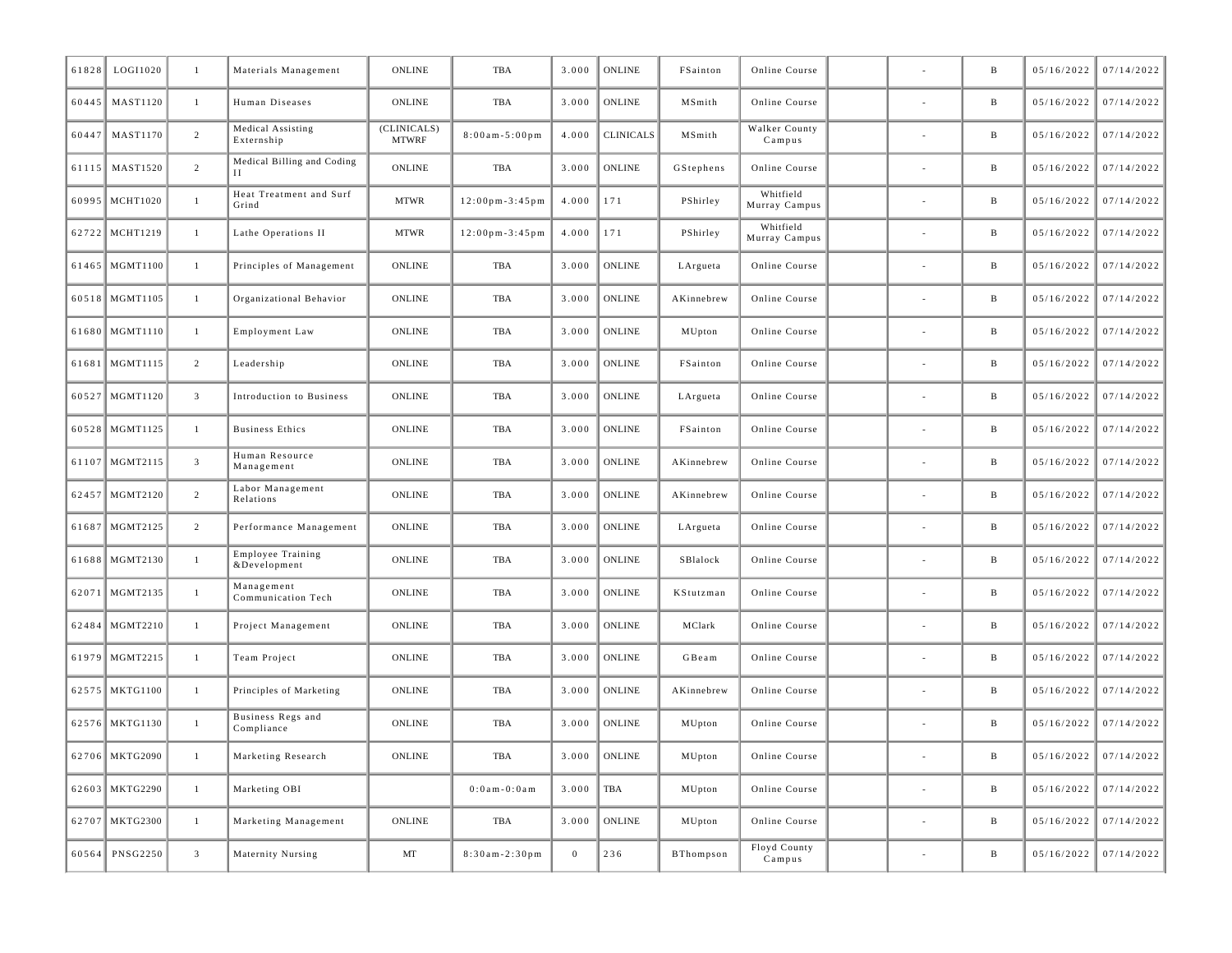| 60564 | <b>PNSG2250</b>    | $\overline{3}$  | Maternity Nursing               | MT                 | $8:30am - 2:30pm$     | $\mathbf{0}$     | 235              | BThompson | Floyd County<br>Campus |                          | $\, {\bf B}$ | 05/16/2022 | 07/14/2022              |
|-------|--------------------|-----------------|---------------------------------|--------------------|-----------------------|------------------|------------------|-----------|------------------------|--------------------------|--------------|------------|-------------------------|
|       | 60564 PNSG2250     | $\mathbf{3}$    | Maternity Nursing               | MT                 | $8:30am - 2:30pm$     | $\boldsymbol{0}$ | 236              | NSheridan | Floyd County<br>Campus |                          | $\, {\bf B}$ | 05/16/2022 | 07/14/2022              |
| 60564 | <b>PNSG2250</b>    | $\mathbf{3}$    | Maternity Nursing               | MT                 | $8:30am - 2:30pm$     | $\mathbf{0}$     | 235              | NSheridan | Floyd County<br>Campus |                          | $\, {\bf B}$ | 05/16/2022 | 07/14/2022              |
| 60564 | <b>PNSG2250</b>    | $\mathbf{3}$    | Maternity Nursing               | MT                 | $8:30am - 2:30pm$     | $\mathbf{0}$     | 236              | JPledger  | Floyd County<br>Campus |                          | $\, {\bf B}$ | 05/16/2022 | 07/14/2022              |
|       | 60564 PNSG2250     | $\mathbf{3}$    | Maternity Nursing               | MT                 | $8:30am - 2:30pm$     | $\bf{0}$         | 235              | JPledger  | Floyd County<br>Campus |                          | $\, {\bf B}$ | 05/16/2022 | 07/14/2022              |
|       | 61624 PNSG2255     | $\overline{2}$  | Maternity Nursing Clinical      | (CLINICALS)<br>WRF | $7:00$ am - $3:00$ pm | 1.000            | <b>CLINICALS</b> | BThompson | Floyd County<br>Campus |                          | $\, {\bf B}$ | 05/16/2022 | 07/14/2022              |
| 61624 | <b>PNSG2255</b>    | $\overline{2}$  | Maternity Nursing Clinical      | (CLINICALS)<br>WRF | $7:00am - 3:00pm$     | 1.000            | <b>CLINICALS</b> | JPledger  | Floyd County<br>Campus |                          | $\, {\bf B}$ | 05/16/2022 | 07/14/2022              |
| 61624 | <b>PNSG2255</b>    | $\overline{2}$  | Maternity Nursing Clinical      | (CLINICALS)<br>WRF | $7:00$ am - $3:00$ pm | 1.000            | <b>CLINICALS</b> | NSheridan | Floyd County<br>Campus |                          | $\, {\bf B}$ | 05/16/2022 | 07/14/2022              |
| 62717 | PNSG2340           | $\mathbf{1}$    | Med Surg Nursing Clinical<br>IV | (CLINICALS)<br>WR  | $7:00$ am - 3:00 pm   | 2.000            | <b>CLINICALS</b> | JPledger  | Floyd County<br>Campus |                          | $\, {\bf B}$ | 05/16/2022 | 07/14/2022              |
|       | 62717 PNSG2340     | $\mathbf{1}$    | Med Surg Nursing Clinical<br>IV | (CLINICALS)<br>WR  | $7:00$ am - $3:00$ pm | 2.000            | <b>CLINICALS</b> | BThompson | Floyd County<br>Campus |                          | $\, {\bf B}$ | 05/16/2022 | 07/14/2022              |
| 61025 | PNSG2410           | $\mathbf{3}$    | Nursing Leadership              | M                  | $2:40$ pm- $3:30$ pm  | 1.000            | 243              | JPledger  | Floyd County<br>Campus |                          | $\, {\bf B}$ | 05/16/2022 | 07/14/2022              |
|       | 61025 PNSG2410     | $\mathbf{3}$    | Nursing Leadership              | M                  | $2:40$ pm - $3:30$ pm | 1.000            | 243              | BThompson | Floyd County<br>Campus |                          | $\, {\bf B}$ | 05/16/2022 | 07/14/2022              |
|       | 61025 PNSG2410     | $\mathbf{3}$    | Nursing Leadership              | M                  | $2:40$ pm- $3:30$ pm  | 1.000            | 243              | NSheridan | Floyd County<br>Campus |                          | $\, {\bf B}$ | 05/16/2022 | 07/14/2022              |
|       | 61626 PNSG2415     | $\overline{2}$  | Nursing Leadership Clinical     | (CLINICALS)<br>WR  | $7:00$ am-3:00pm      | 2.000            | <b>CLINICALS</b> | JPledger  | Floyd County<br>Campus |                          | $\, {\bf B}$ | 05/16/2022 | 07/14/2022              |
| 61626 | PNSG2415           | $\overline{2}$  | Nursing Leadership Clinical     | (CLINICALS)<br>WR  | $7:00am - 3:00pm$     | 2.000            | <b>CLINICALS</b> | NSheridan | Floyd County<br>Campus |                          | $\, {\bf B}$ | 05/16/2022 | 07/14/2022              |
| 61626 | PNSG2415           | $\overline{2}$  | Nursing Leadership Clinical     | (CLINICALS)<br>WR  | $7:00$ am - $3:00$ pm | 2.000            | <b>CLINICALS</b> | BThompson | Floyd County<br>Campus |                          | $\, {\bf B}$ | 05/16/2022 | 07/14/2022              |
|       | 62675 POLS1101     | $7\overline{ }$ | American Government             | <b>ONLINE</b>      | TBA                   | 3.000            | ONLINE           | JHubbard  | Online Course          |                          | $\, {\bf B}$ | 05/16/2022 | 07/14/2022              |
|       | 62598 PSYC1010     | $\mathbf{1}$    | Basic Psychology                | ONLINE             | TBA                   | 3.000            | ONLINE           | SDobilas  | Online Course          |                          | $\, {\bf B}$ | 05/16/2022 | 07/14/2022              |
| 61789 | PSYC1010           | 11              | Basic Psychology                | ONLINE             | TBA                   | 3.000            | ONLINE           | SDobilas  | Online Course          |                          | $\, {\bf B}$ | 05/16/2022 | 07/14/2022              |
| 62285 | <b>PSYC1101</b>    | $\mathbf{1}$    | Introductory Psychology         | ONLINE             | TBA                   | 3.000            | ONLINE           | JCarter   | Online Course          |                          | $\, {\bf B}$ | 05/16/2022 | 07/14/2022              |
|       | 61313 PSYC1101     | 11              | Introductory Psychology         | <b>ONLINE</b>      | TBA                   | 3.000            | ONLINE           | AJackson  | Online Course          |                          | $\mathbf{B}$ | 05/16/2022 | 07/14/2022              |
|       | $ 61487 $ PSYC1101 | $1\;8$          | Introductory Psychology         | ONLINE             | TBA                   |                  | $3.000$ ONLINE   | AJackson  | Online Course          |                          |              |            | $05/16/2022$ 07/14/2022 |
|       | 60589 PSYC1101     | 6               | Introductory Psychology         | ONLINE             | TBA                   | 3.000            | <b>ONLINE</b>    | JCarter   | Online Course          | $\overline{\phantom{a}}$ | $\mathbf{B}$ | 05/16/2022 | 07/14/2022              |
|       | 62283 PSYC2103     | $2^{\circ}$     | Human Development               | ONLINE             | TBA                   | 3.000            | ONLINE           | SDobilas  | Online Course          | $\overline{\phantom{a}}$ | $\, {\bf B}$ | 05/16/2022 | 07/14/2022              |
|       | 61841 PSYC2103     | 3 <sup>7</sup>  | Human Development               | ONLINE             | TBA                   | 3.000            | ONLINE           | JCarter   | Online Course          | $\overline{\phantom{a}}$ | $\, {\bf B}$ | 05/16/2022 | 07/14/2022              |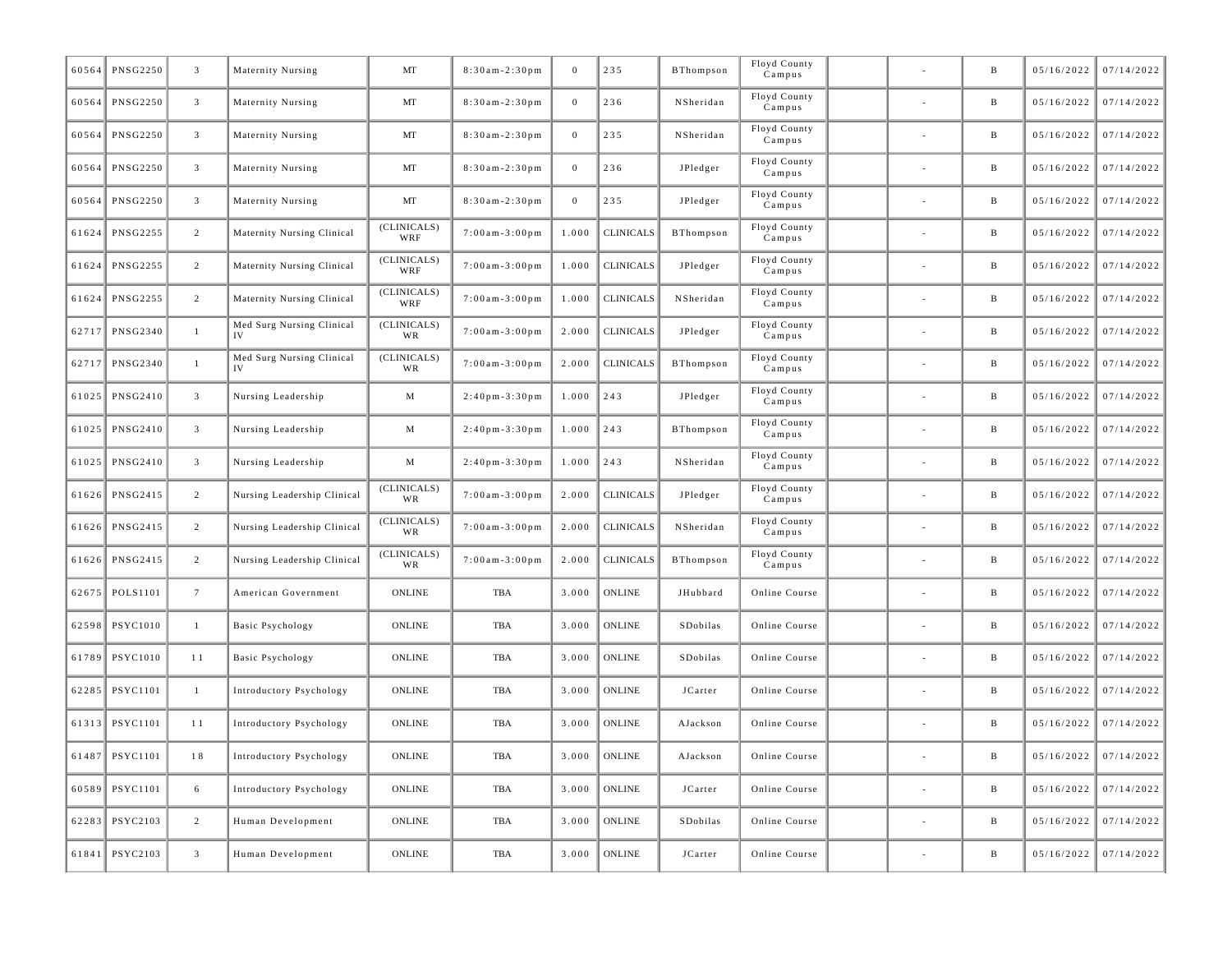|       | 62080 SCMA1000  | $\mathbf{1}$    | Intro Supply Chain<br>Management  | <b>ONLINE</b> | <b>TBA</b>                          | 3.000 | <b>ONLINE</b> | GBeam     | Online Course              |     |    | $\, {\bf B}$ | 05/16/2022 | 07/14/2022   |
|-------|-----------------|-----------------|-----------------------------------|---------------|-------------------------------------|-------|---------------|-----------|----------------------------|-----|----|--------------|------------|--------------|
| 62324 | <b>SCMA1015</b> | $\mathbf{1}$    | E-Commerce in Sup Chain<br>Mang   | <b>ONLINE</b> | <b>TBA</b>                          | 3.000 | <b>ONLINE</b> | MClark    | Online Course              |     |    | $\, {\bf B}$ | 05/16/2022 | 07/14/2022   |
|       | 62335 SCMA2103  | $\mathbf{1}$    | Supply Chain Mang<br>Concepts     | <b>ONLINE</b> | <b>TBA</b>                          | 3.000 | <b>ONLINE</b> | GBeam     | Online Course              | Yes | A7 | $\, {\bf B}$ | 05/16/2022 | 07/14/2022   |
| 62325 | <b>SCMA2106</b> | $\overline{0}$  | Key Iss in Global Integ<br>Sup Ch | ONLINE        | TBA                                 | 3.000 | <b>ONLINE</b> | GBeam     | Online Course              | Yes | A7 | $\, {\bf B}$ | 05/16/2022 | 07/14/2022   |
|       | 61679 SOCW2010  | 2               | Introduction / Case<br>Management | <b>ONLINE</b> | <b>TBA</b>                          | 3.000 | <b>ONLINE</b> | ASummey   | Online Course              |     |    | $\, {\bf B}$ | 05/16/2022 | 07/14/2022   |
|       | 62720 SOCW2030  | $\mathbf{3}$    | Interviewing Techniques<br>with I | <b>ONLINE</b> | <b>TBA</b>                          | 3.000 | <b>ONLINE</b> | PTurner   | Online Course              |     |    | $\, {\bf B}$ | 05/16/2022 | 07/14/2022   |
|       | 62721 SOCW2050  | $\mathbf{1}$    | Group Work Intervention           | <b>ONLINE</b> | <b>TBA</b>                          | 3.000 | <b>ONLINE</b> | PTurner   | Online Course              |     |    | B            | 05/16/2022 | 07/14/2022   |
| 62694 | SOCW2140        | $\mathbf{1}$    | Addictions, Theories, and<br>Trea | <b>ONLINE</b> | TBA                                 | 3.000 | <b>ONLINE</b> | PTurner   | Online Course              |     |    | $\, {\bf B}$ | 05/16/2022 | 07/14/2022   |
|       | 62708 SOCW2150  | $\overline{c}$  | Domestic and Family<br>Violence   | ONLINE        | TBA                                 | 3.000 | <b>ONLINE</b> | ASummey   | Online Course              |     |    | $\, {\bf B}$ | 05/16/2022 | 07/14/2022   |
| 62490 | WELD1000        | $\mathbf{1}$    | Intro To Welding<br>Technology    | <b>MTWR</b>   | $1:00 \text{ pm} - 3:50 \text{ pm}$ | 4.000 | 181           | BBrown    | Whitfield<br>Murray Campus |     |    | B            | 05/16/2022 | 07/14/2022   |
| 62513 | <b>WELD1000</b> | 2               | Intro To Welding<br>Technology    | <b>MTWR</b>   | $1:00$ pm - 3:25 pm                 | 4.000 | 306           | TDavidson | Walker County<br>Campus    |     |    | B            | 05/16/2022 | 07/14/2022   |
| 62580 | <b>WELD1030</b> | $\mathbf{1}$    | Blueprint Read/Welding<br>Tech    | <b>MTWR</b>   | $12:46$ pm - $3:15$ pm              | 4.000 | 104           | DChadwick | Floyd County<br>Campus     |     |    | B            | 05/16/2022 | 07/14/2022   |
| 62580 | <b>WELD1030</b> | $\mathbf{1}$    | Blueprint Read/Welding<br>Tech    | <b>MTWR</b>   | $12:46$ pm - $3:15$ pm              | 4.000 | 104           | JBurrage  | Floyd County<br>Campus     |     |    | B            | 05/16/2022 | 07/14/2022   |
| 62581 | <b>WELD1040</b> | $\overline{c}$  | Flat Shielded Metal Arc<br>Weld   | ${\rm TR}$    | $4:45$ pm-9:30pm                    | 4.000 | 104           | JBurrage  | Floyd County<br>Campus     |     |    | B            | 05/16/2022 | 07/14/2022   |
| 61575 | <b>WELD1050</b> | $\mathbf{1}$    | Horizon Shielded Metal<br>ArcWeld | MT            | $8:00$ am - $12:45$ pm              | 4.000 | 306           | JCooper   | Walker County<br>Campus    |     |    | $\, {\bf B}$ | 05/16/2022 | 07/14/2022   |
| 62225 | <b>WELD1050</b> | $\overline{4}$  | Horizon Shielded Metal<br>ArcWeld | MT            | $8:00$ am - $12:45$ pm              | 4.000 | 181           | MDaniel   | Whitfield<br>Murray Campus |     |    | $\, {\bf B}$ | 05/16/2022 | 07/14/2022   |
| 61576 | <b>WELD1060</b> | $\overline{4}$  | Vert Shielded Metal Arc<br>Weld   | WR            | $8:00$ am - $12:45$ pm              | 4.000 | 306           | JCooper   | Walker County<br>Campus    |     |    | $\, {\bf B}$ | 05/16/2022 | 07/14/2022   |
| 62219 | <b>WELD1060</b> | $7\overline{ }$ | Vert Shielded Metal Arc<br>Weld   | WR            | $8:00$ am - $12:45$ pm              | 4.000 | 181           | MDaniel   | Whitfield<br>Murray Campus |     |    | B            | 05/16/2022 | 07/14/2022   |
| 61578 | <b>WELD1090</b> | $\mathbf{1}$    | Gas Metal Arc Welding             | MT            | $8:00$ am - $12:45$ pm              | 4.000 | 306           | JCooper   | Walker County<br>Campus    |     |    | $\mathbf{B}$ | 05/16/2022 | 07/14/2022   |
| 62220 | <b>WELD1090</b> | 2               | Gas Metal Arc Welding             | MT            | $8:00$ am - $12:45$ pm              | 4.000 | 181           | MDaniel   | Whitfield<br>Murray Campus | Yes |    | B            | 05/16/2022 | 07/14/2022   |
| 61992 | <b>WELD1090</b> | $\overline{3}$  | Gas Metal Arc Welding             | MT            | $8:00$ am - $12:45$ pm              | 4.000 | 104           | JBurrage  | Floyd County<br>Campus     |     |    | $\, {\bf B}$ | 05/16/2022 | $07/14/2022$ |
| 61992 | <b>WELD1090</b> | $\mathbf{3}$    | Gas Metal Arc Welding             | MT            | $8:00$ am - $12:45$ pm              | 4.000 | 104           | DChadwick | Floyd County<br>Campus     |     |    | B            | 05/16/2022 | 07/14/2022   |
| 61579 | WELD1110        | $\mathbf{1}$    | Gas Tungsten Arc Welding          | <b>MTWR</b>   | $1:00$ pm - 3:25 pm                 | 4.000 | 306           | TDavidson | Walker County<br>Campus    |     |    | B            | 05/16/2022 | 07/14/2022   |
| 62516 | <b>WELD1120</b> | $\mathbf{1}$    | Preparation/Industrial<br>Qualifi | <b>MTWR</b>   | $1:00$ pm - $3:25$ pm               | 4.000 | 306           | JCooper   | Walker County<br>Campus    |     |    | B            | 05/16/2022 | 07/14/2022   |
|       | 62516 WELD1120  | $\mathbf{1}$    | Preparation/Industrial<br>Qualifi | <b>MTWR</b>   | $1:00$ pm - 3:25pm                  | 4.000 | 306           | TDavidson | Walker County<br>Campus    |     |    | B            | 05/16/2022 | 07/14/2022   |